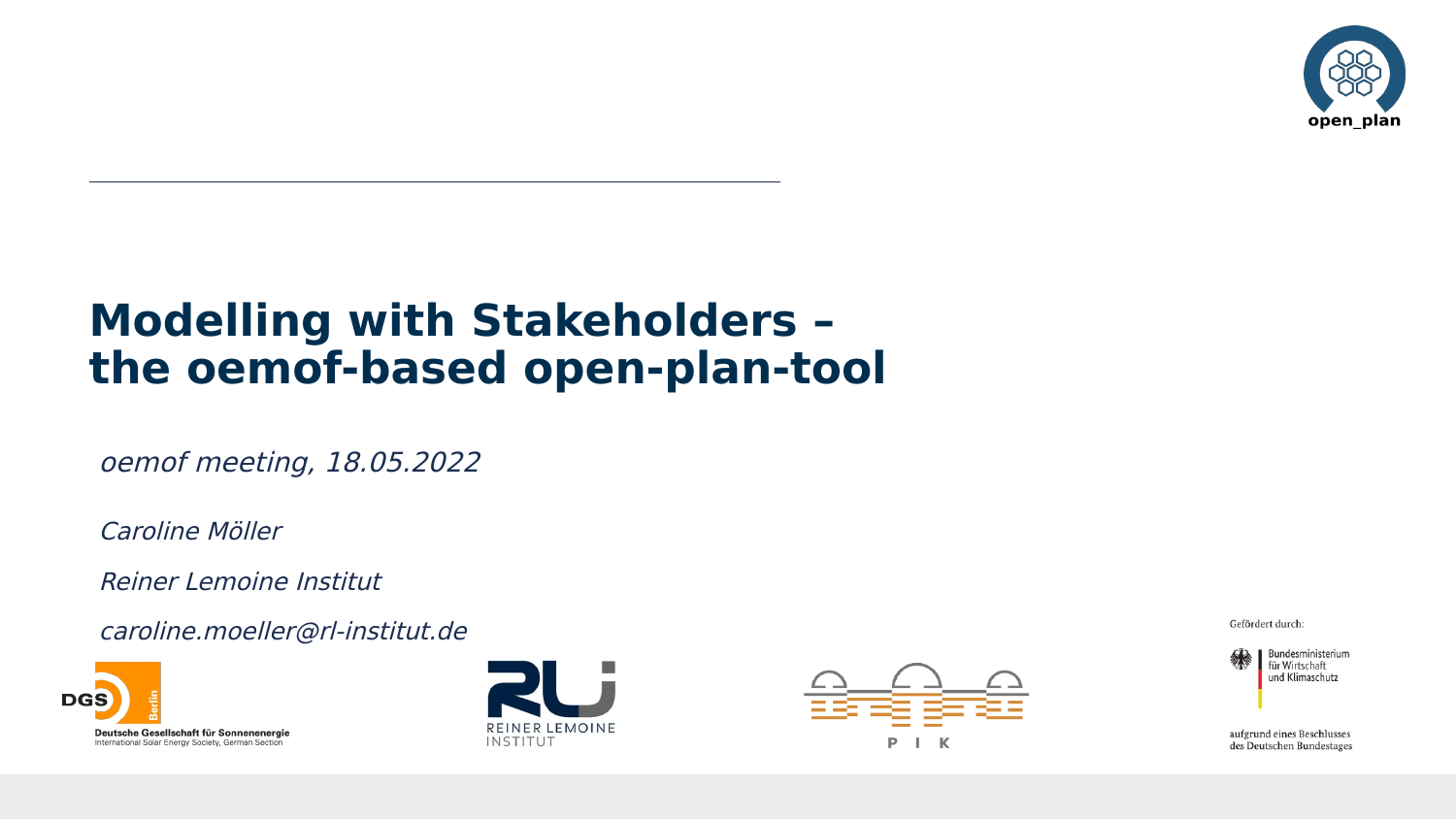## **Das open\_plan Forschungsprojekt**



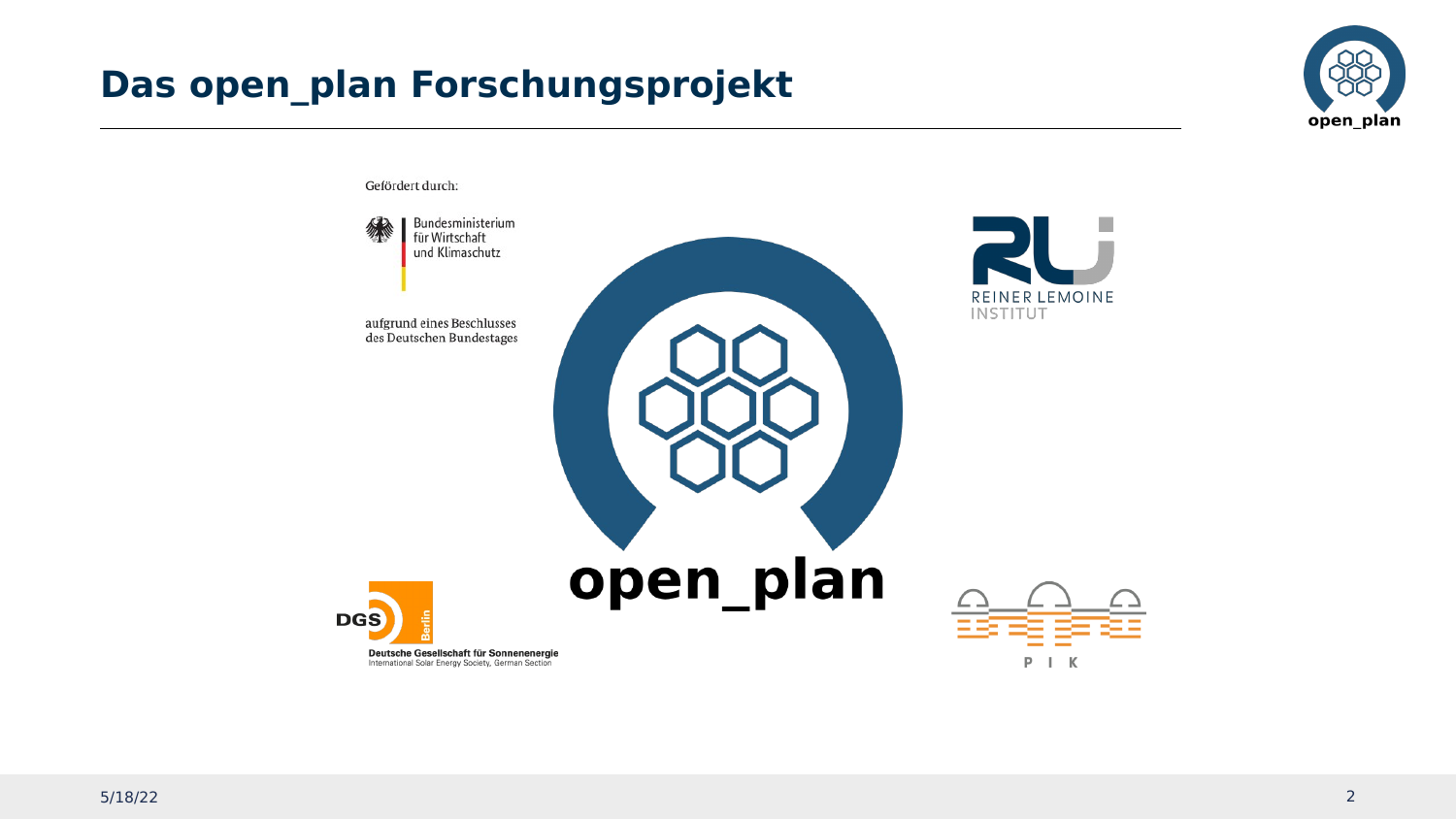### **What is the aim of the open-plan-tool?**



The open-plan-tool is used for the techno-economic planning of energy systems (initial design, economic feasibility and potential of technologies).

Municipalities, communities, small and medium-sized enterprises municipa utilities, etc. shall be supported in the transition of their energy systems.

For planning the technical feasibility and implementation of individual components further (commercial) tools may be necessary.

The open-plan-tool serves to initiate new projects for the implementation of the energy transition.

**The open-plan-tool can do what the stakeholders want it to do.**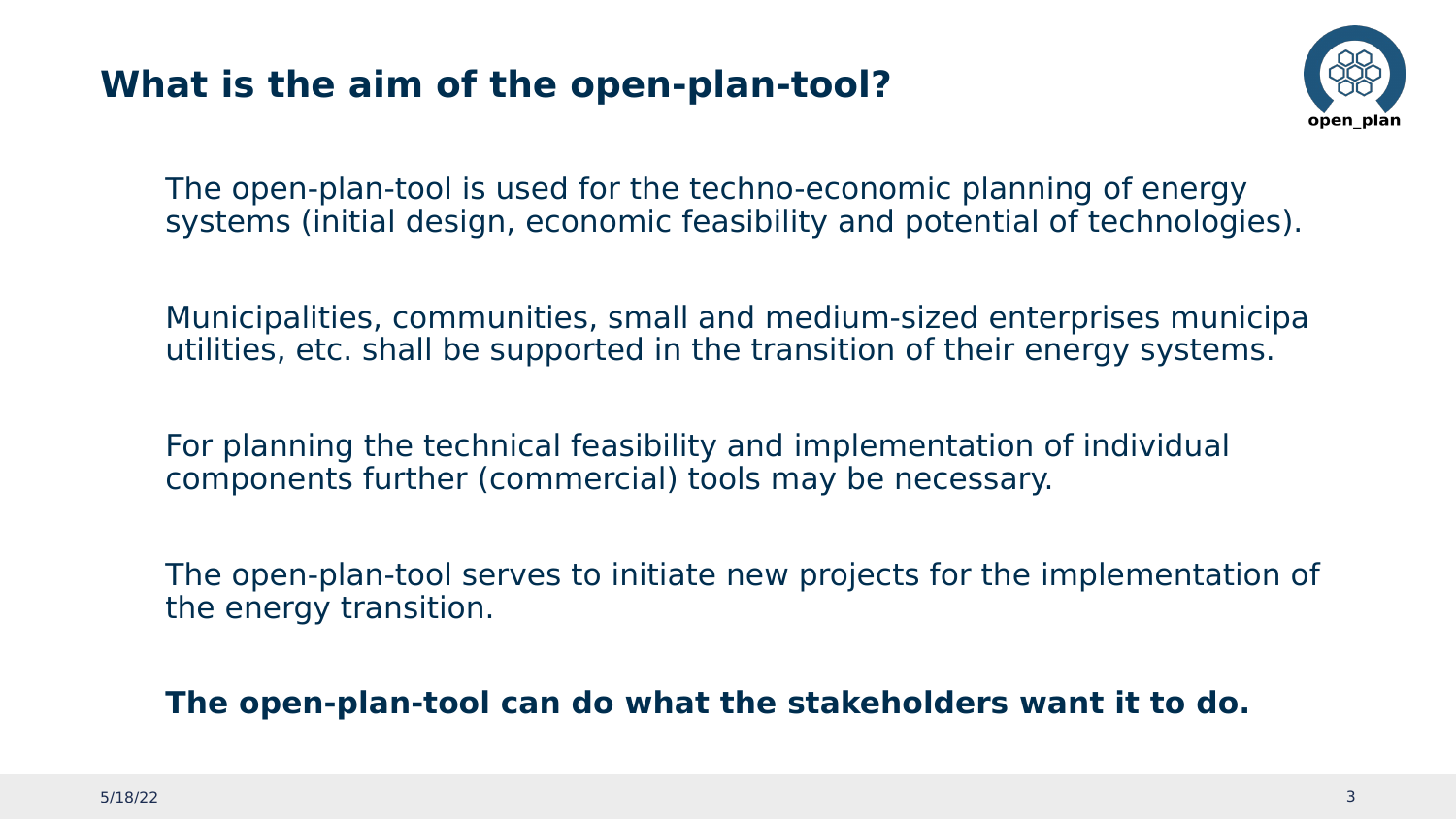### **Project overview: user-friendly tool development**



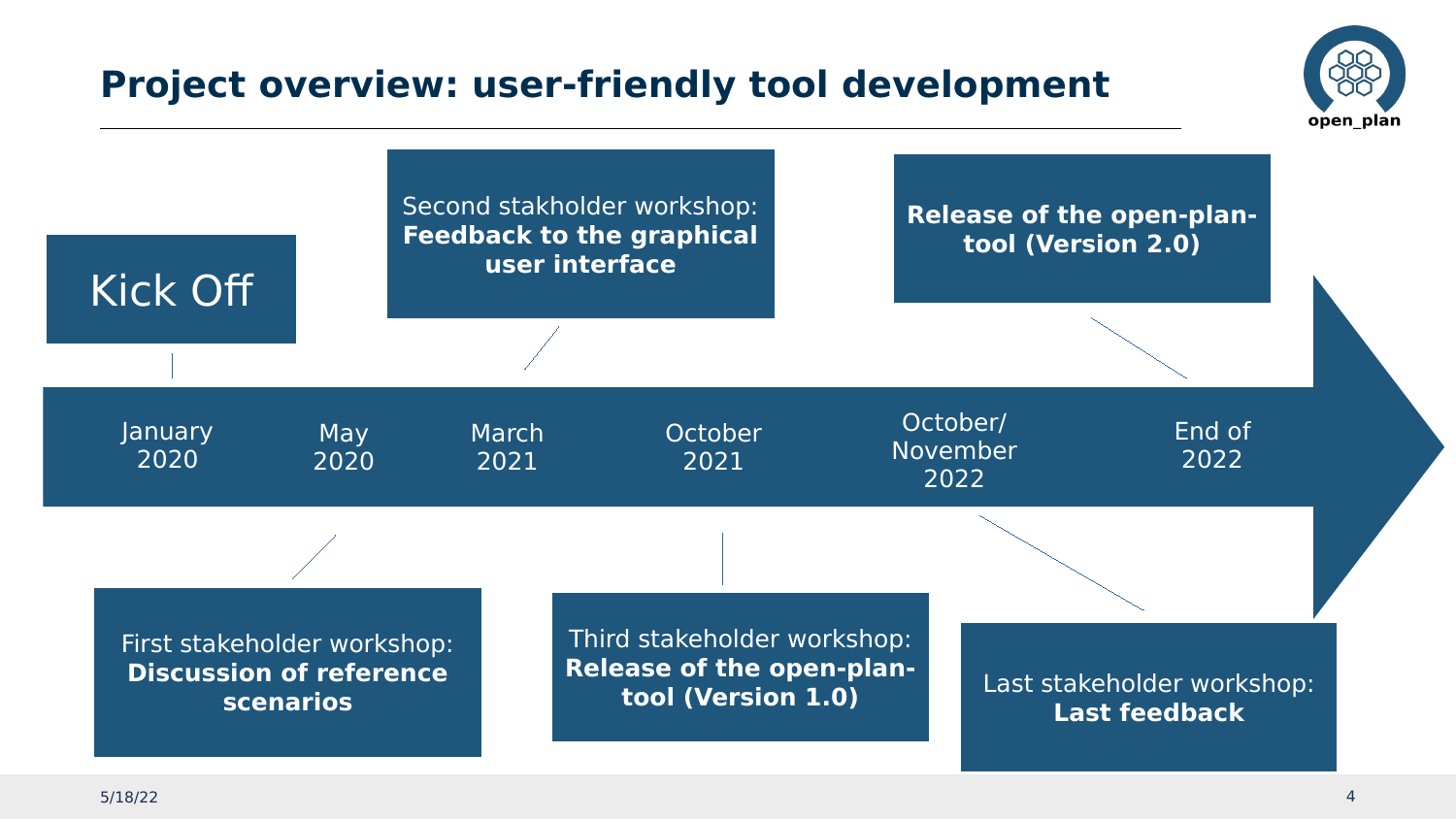

# A first **Beta-Version** has been released in October 2021:

# <https://open-plan.rl-institut.de/de/>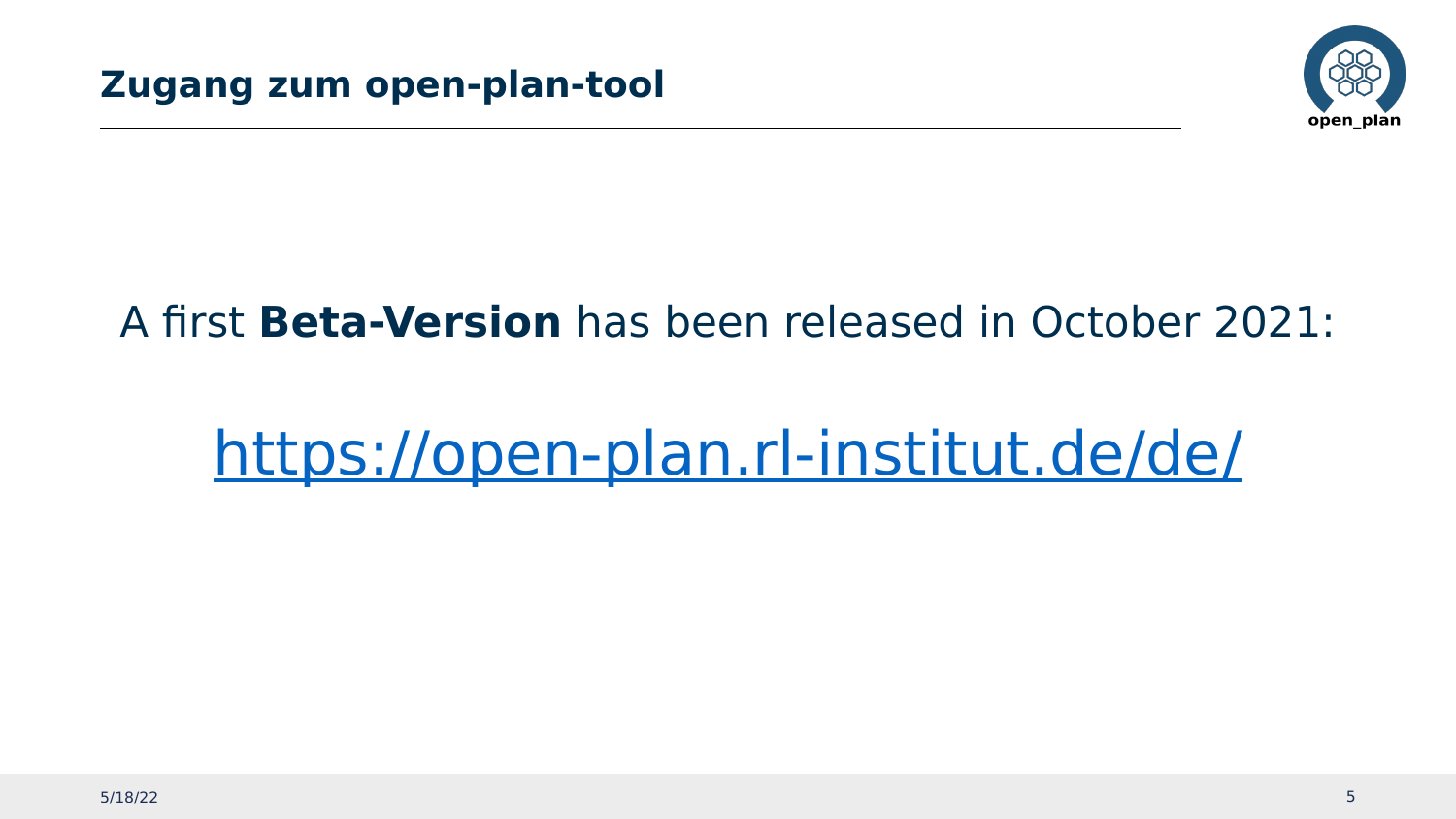

# You want to…

…participate in the developing of the open-plan-tool? …model one of your energy systems with the open-plan-tool? …get an individual training of the open-plan-tool?

**Please contact us via:** 

E-Mail: open\_plan@rl-institut.de Web: [https://open-plan-tool.org](https://open-plan-tool.org/) <https://open-plan.rl-institut.de/de/> <https://github.com/orgs/open-plan-tool/projects/5>